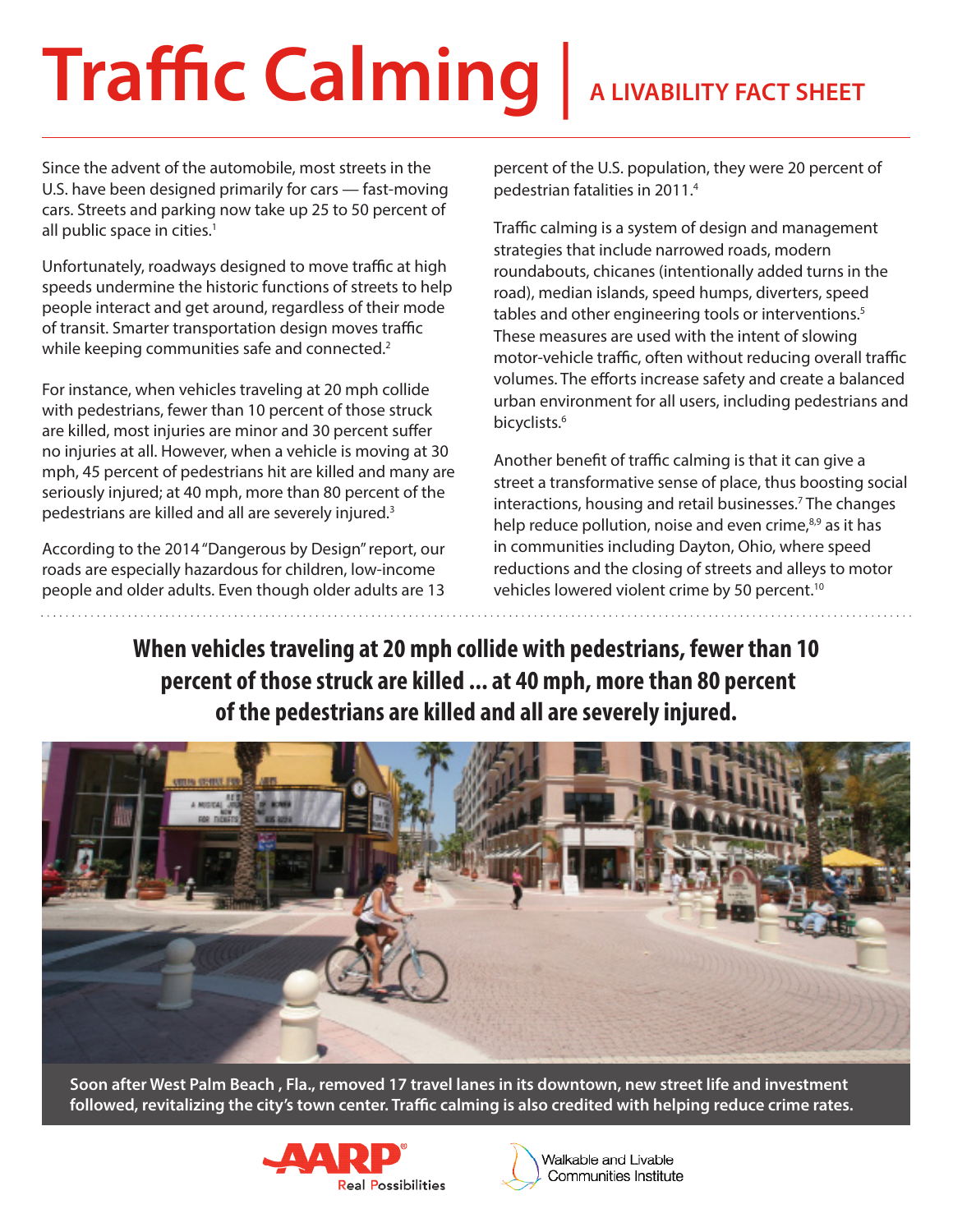# **Myth-Busting!**

# **"Traffic calming will divert cars onto my street."**

Drivers tend to use primary streets and roads because they provide the most direct and efficient route to their destinations. Traffic-calmed streets, when designed with certain measures that slow traffic without causing much diversion, can have little to no effect on overall traffic volume, except perhaps during the construction period. The Institute of Transportation Engineers recommends using traffic circles and long speed humps instead of street closures and standard speed humps as a way to avoid diversion.11

# **"Traffic calming creates traffic jams."**

On roads with less than 20,000 vehicles per day, traffic calming techniques such as "road diets"12 have minimal or even positive effects on vehicle capacity. One reason: Left-turning vehicles are moved into a center lane. When necessary, bike lanes and center turn lanes can be used for police enforcement and stranded vehicles in order to avoid disrupting the normal traffic flow.13

# **"Traffic calming is bad for transit."**

Transit conflicts can be avoided with good planning, such as incorporating a center lane so motorists can swerve around stopped buses or by adding side pull-out bays for buses.

# **"Traffic calming slows down emergency responders."**

By not using short speed humps and stop signs, a traffic-calmed street, even with offset speed tables, can accommodate emergency vehicles without reducing

emergency response times.<sup>14</sup> Drivers can use bicycle lanes to move out of the way, and a center turn lane can be used by responders to efficiently pass other vehicles.

# **"People don't like traffic calming measures."**

Neighborhood traffic calming projects have gained broad acceptance and support in cities that use an effective and meaningful public engagement process. The redesign of Brooklyn's Prospect Park West reduced vehicle speeds, increased bicycle use and improved the street's overall capacity, all while maintaining motorized vehicle travel times. The project provoked a small amount of opposition, but the city, the community board and 70 percent of residents supported the project<sup>15</sup> and succeeded in getting the speed limit reduced even further, to 25 mph.16

# **"Traffic calming measures are being reversed."**

Traffic calming is proving to be effective, safe and popular. With the exception of short speed humps, of the more than 20,000 road segments calmed nationwide few have been converted back to their original configuration.

# ■ "The city or community will be held liable for **damages."**

Communities seeking traffic calming measures often hear that legal liability is a concern. Nationwide, thousands of traffic calming measures have been installed since the 1970s with less than a dozen liability verdicts. Compared to the stream of liability cases that cities face from simple road maintenance and construction projects, traffic calming has a minimal liability risk.17 On the major plus side, slower traffic speeds reduce the chance of crashes, and the damage, injuries and fatalities that can result.<sup>18</sup>

- 1. Pedestrian Federation of America. *Walk Tall: A Citizen's Guide to Walkable Communities.* Emmaus, Pennsylvania, Rodale Press. 1995
- 2. Project for Public Spaces. "Levels of Service and Travel Projections: The Wrong Tools for Planning Our Streets?"http://bit.ly/1uncyj3
- 3. UK Department of Transportation. (London, 1987) *Killing Speed and Saving Lives*
- 4. National Complete Streets Coalition. *Dangerous by Design 2014 Report.* http://www.aarp.org/livable-communities/info-2014/dangerous-by-design.html
- 5. Institute for Transportation Engineers. "Traffic Calming Library." Retrieved June 5, 2014 from http://www.ite.org/traffic/default.asp
- 6. Federal Highway Administration. *FHWA Course on Bicycle and Pedestrian Transportation,* Lesson 11, Traffic Calming. http://safety.fhwa.dot.gov/ped\_bike/univcourse/ pdf/swless11.pdf
- 7. Project for Public Spaces, Inc. (2008) *Streets and Places: Using Streets to Rebuild Communities.* http://www.pps.org/pdf/bookstore/Using\_Streets\_to\_Rebuild\_ Communities.pdf
- 8. Lockwood, I.M., Stillings, T., City of West Palm Beach. *Traffic Calming for Crime Reducation & Neighborhood Revitalization.* http://bit.ly/1un85wU
- 9. Pedestrian and Bicycle Information Center. *Traffic Calming and Crime Prevention.* http://katana.hsrc.unc.edu/cms/downloads/ENG
- 10. TrafficCalmingandCrimePrevention.pdf
- 11. Ewing, R., Kooshian, C.. Institute of Transportation Engineers. *Traffic Calming Measures: What, Why, Where, and How.* http://www.ite.org/traffic/documents/CCA98A12. pdf
- 12. Burden, D. Walkable 101: Road Diets. (2012) Video. http://vimeo.com/35268247
- 13. MDOT. http://www.michigan.gov/documents/mdot/MDOT\_Research\_Report\_RC1555\_Appendices\_A-E\_376150\_7.pdf

14. Batsdon, S. ITE Technical Conference. (March 2004) *Offset Speed Tables for Reduced Emergency Response Delay.* Paper. http://nacto.org/docs/usdg/offset\_speed\_ tables\_for\_reduced\_emergency\_response\_delay\_batson.pdf

- 15. New York City Department of Transportation. Retrieved February 25, 2014 from http://www.nyc.gov/html/dot/html/bicyclists/prospectparkwest.shtml
- 16. Goodyear, S. (February 2014) New York Fights to Set Its Own Speed. *The Atlantic Cities.* http://www.theatlanticcities.com/commute/2014/02/new-york-fights-set-itsown-speed-limits/8277/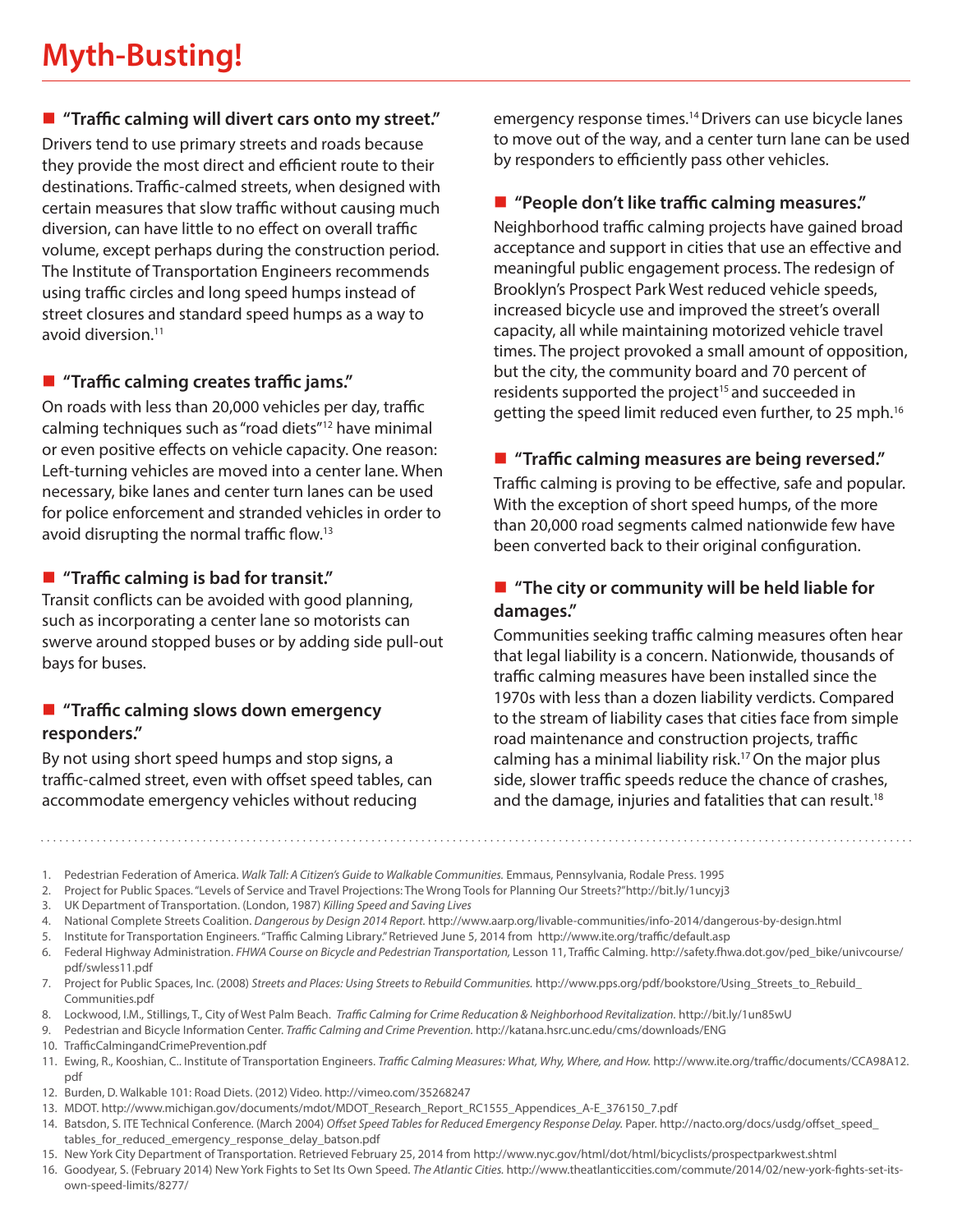# **How To Get It Right**



**Atlanta's Cascade Avenue, with up to 17,900 vehicles per day, is a challenge to walk, bicycle or shop.**

**The success of any tool requires using it right, and this is certainly true of traffic calming. Try the following:**

#### **Embrace a public process and build support**

Develop an education and awareness campaign prior to implementation and reach out to community members, elected officials and municipal leaders.

Elected leaders and agency staff may need to see public support first, to inspire their approval and help navigate the implementation. Community advocates can print this fact sheet, talk to neighbors, build community support and then meet with decision makers, news outlets, experts and others to discuss the benefits of traffic calming. Agency staff can engage the public in a meaningful process, such as by hosting charrettes or interactive design workshops to build public acceptance and understanding.

#### ■ Start with a pilot project

Consider doing a pilot project first in an area with light traffic to give drivers a chance to get comfortable with the concept and to allow municipal staff to document what works and what doesn't.

Temporary and portable measures, such as paint, signage and parking changes, can allow for low cost traffic



**Cascade Avenue after traffic calming could inspire redevelopment that tranforms the neighborhood.**

calming that is also easily removed or converted into permanent structures once the project is shown to be successful.

#### ■ Incorporate traffic calming into larger efforts

Traffic calming is best done in conjunction with another project, such as development, revitalization, utility or maintenance work; a downtown, corridor or transit plan or a new street design. That way the traffic-calming element can simply be incorporated into the larger project's processes.

#### **Traffic calming should benefit transit**

Transit can help provide the convenient and safe connections that improve public spaces and enhance walking and bicycling trips, but slowing down traffic could interfere with transit functions. Because of that it's necessary to design and coordinate traffic-calming measures to ensure efficient transit movements.

#### ■ **Embrace proactive design and use target speeds**, **not operating speeds**

A proactive approach uses design elements to affect behavior and lower speeds. This may be the single most consequential intervention in reducing pedestrian injury and fatality.19

19. National Association of City Transportation Officials (NACTO; October 2012). Urban Street Design Guide. Page 24-25. http://www.nyc.gov/html/dot/downloads/ pdf/2012-nacto-urban-street-design-guide.pdf

<sup>17.</sup> Transportation Alternatives, New York City. http://www.transalt.org/files/campaigns/nsn/debunking.html.

<sup>18.</sup> National Association of City Transportation Officials (NACTO; October 2012). Urban Street Design Guide. http://www.nyc.gov/html/dot/downloads/pdf/2012-nactourban-street-design-guide.pdf